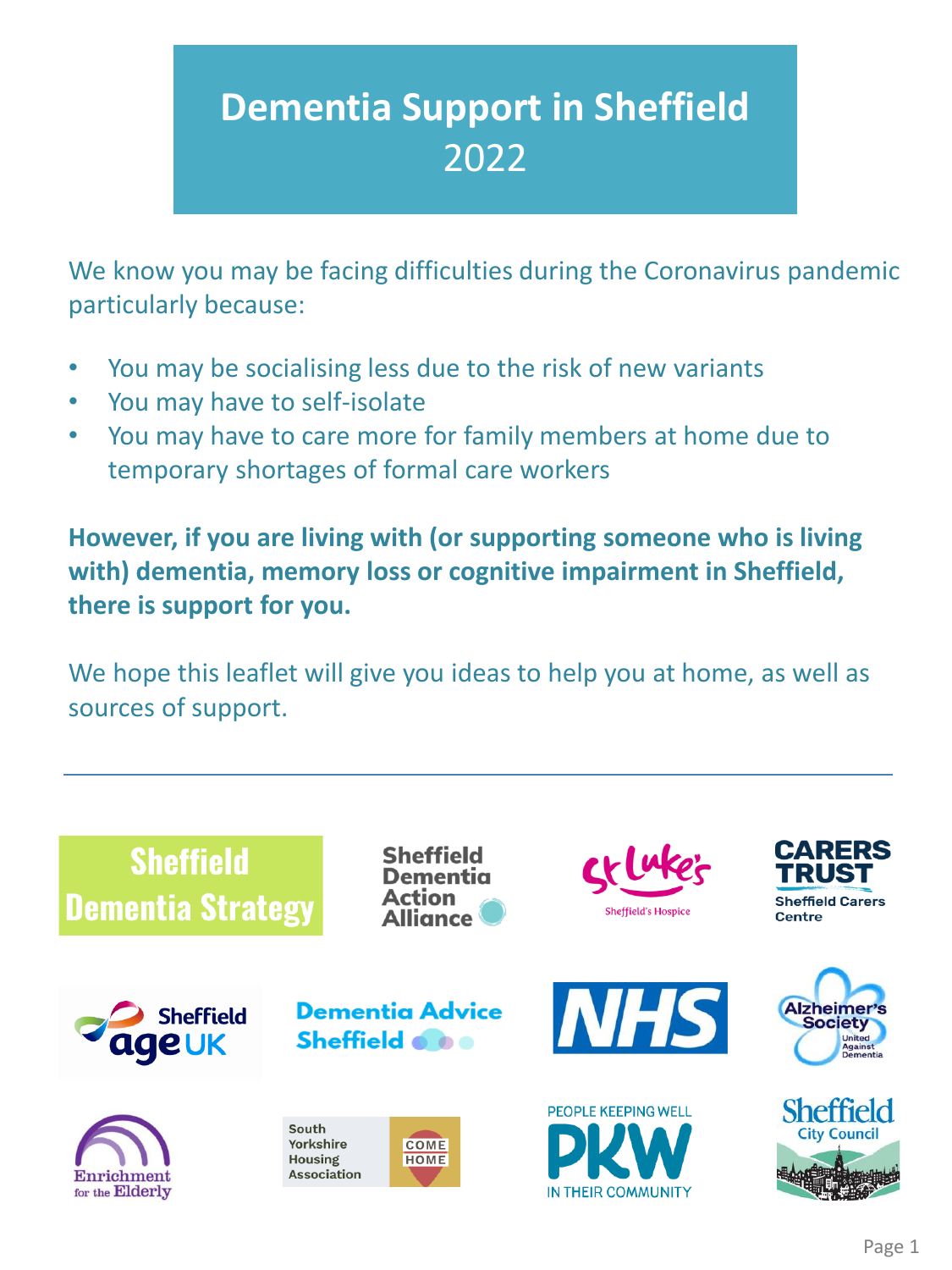

**Dementia Cafés, Dementia-Friendly Groups, and Dementia Carer Support** People Keeping Well Dementia Organisations

Contact your local Dementia Link Worker for:

- Face-to-face and online Memory Cafés and Dementia groups in locations across the whole of Sheffield:
	- Activities, entertainment, themed events, quizzes, music, chairobics, reminiscence, craft, sport and more
	- Culturally appropriate groups for men and groups for women
	- Opportunities to chat and share with others in a similar situation
- Dementia carer support groups (online and in-person)
- Telephone contact, dementia information and a friendly listening ear

#### [www.sheffielddirectory.org.uk/dementia](http://www.sheffielddirectory.org.uk/dementia)

or see the People Keeping Well Dementia Link Worker contact details and map on pages 3 & 4.

"It's a lifeline for us, especially through this Covid. Don't know where we'd have been if it hadn't been for this"

# **Sheffield Young Onset Dementia Hub**

Age UK Sheffield

- Information, groups, activities and support for under 65s with dementia
- [https://www.ageuk.org.uk/sheffield/our-services/dementia](https://www.ageuk.org.uk/sheffield/our-services/dementia-services/yoh/)services/yoh/
- 0114 250 2850

All groups follow current government guidance, and have measures in place to keep you as safe as possible Page 2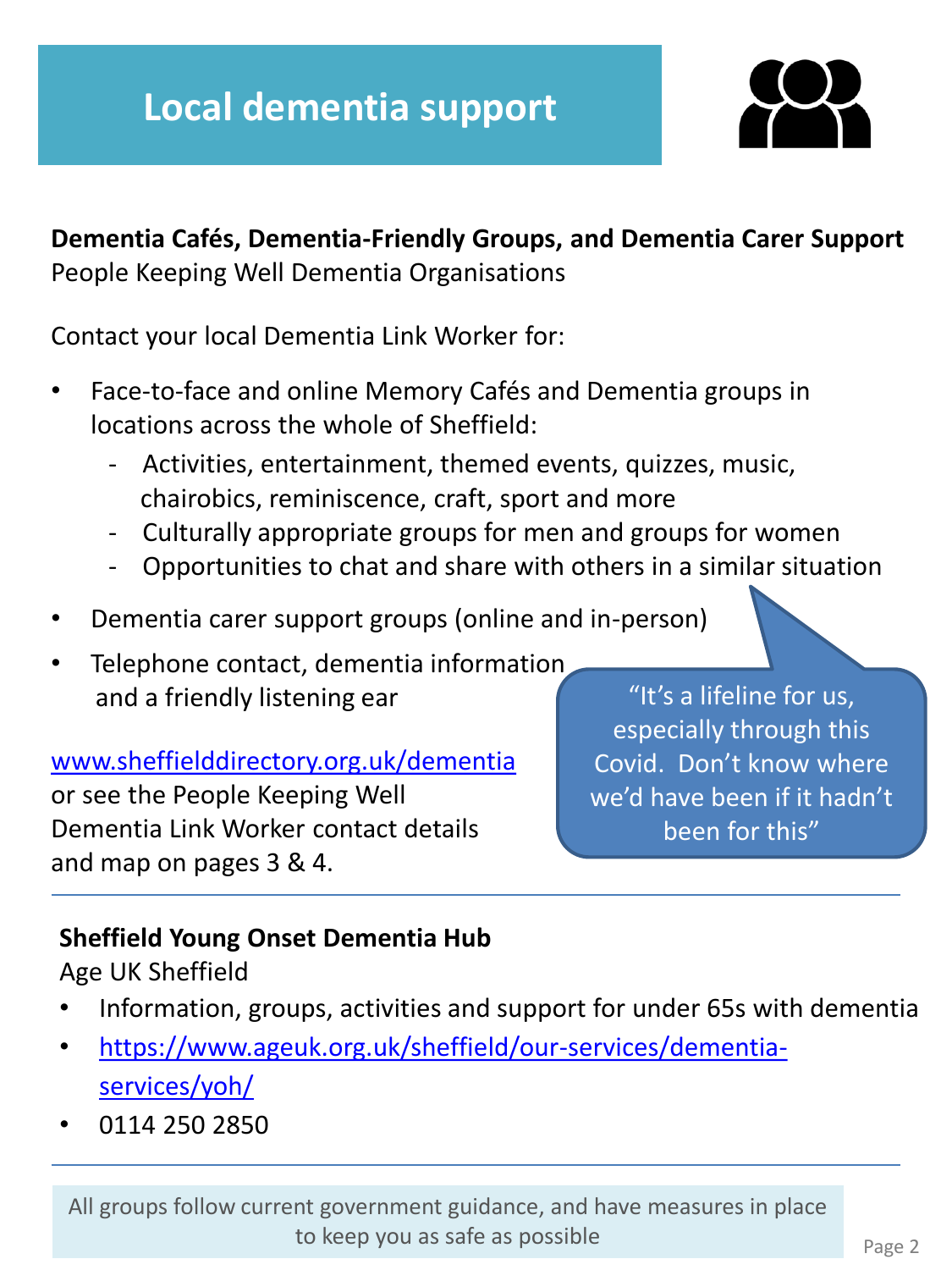# **People Keeping Well Dementia Link Workers**  [www.sheffielddirectory.org.uk/dementia](http://www.sheffielddirectory.org.uk/dementia)



| Dementia-<br>friendly<br>organisation                        | <b>Sheffield neighbourhoods</b>                                                                                                                                                                                                                                              | <b>Contact information for your</b><br>local dementia link worker                           |
|--------------------------------------------------------------|------------------------------------------------------------------------------------------------------------------------------------------------------------------------------------------------------------------------------------------------------------------------------|---------------------------------------------------------------------------------------------|
| <b>Stocksbridge</b><br><b>Community</b><br><b>Care Group</b> | Stocksbridge, Upper Don,<br>Deepcar, Wharncliffe Side,<br>Bradfield, Oughtibridge, Worrall                                                                                                                                                                                   | Dave on 0114 283 0141<br>sccg.communitydementia<br>provision@gmail.com                      |
| <b>SOAR</b>                                                  | Chapeltown, High Green,<br>Burncross, Grenoside, Ecclesfield,<br>Southey, Owlerton, Parson Cross,<br>Fox Hill, Longley, Shirecliffe,<br>Colley, Firth Park, Shiregreen,<br>Flower, Wincobank, Brightside,<br>Stubbin, Brushes, Burngreave, Fir<br>Vale, Firshill, Abbeyfield | Rosie on 07538 100 375 or<br>0114 213 4065<br>rosie.strathearn@<br>soarcommunity.org.uk     |
| <b>ZEST</b>                                                  | Hillsborough, Middlewood,<br>Wadsley, Loxley, Stannington,<br>Wisewood, Netherthorpe,<br>Upperthorpe, Walkley, Langsett,<br>Crookesmoor                                                                                                                                      | Sarah on 07572 643207 or<br>0114 2702040 ext 232<br>sarah.longfield@<br>zestcommunity.co.uk |
| <b>Age UK</b><br><b>Sheffield</b>                            | Dore, Totley, Crookes, Crosspool,<br>Broomhill, Lodgemoor, Fulwood,<br>Ranmoor, Endcliffe, Greystones,<br>Nether Edge, Bents Green,<br>Ecclesall, Millhouses, Whirlow,<br>Abbeydale, Bradway                                                                                 | Eliza on 0114 250 2850<br>eliza.groark@ageuksheffield.<br>org.uk                            |
| <b>Darnall</b><br><b>Wellbeing</b>                           | Darnall, Tinsley, Acres Hill,<br>Handsworth, Housesteads                                                                                                                                                                                                                     | Jo-Anne on 07495 548929 or<br>0114 249 6315                                                 |

[jo@darnallwellbeing.org.uk](mailto:jo@darnallwellbeing.org.uk)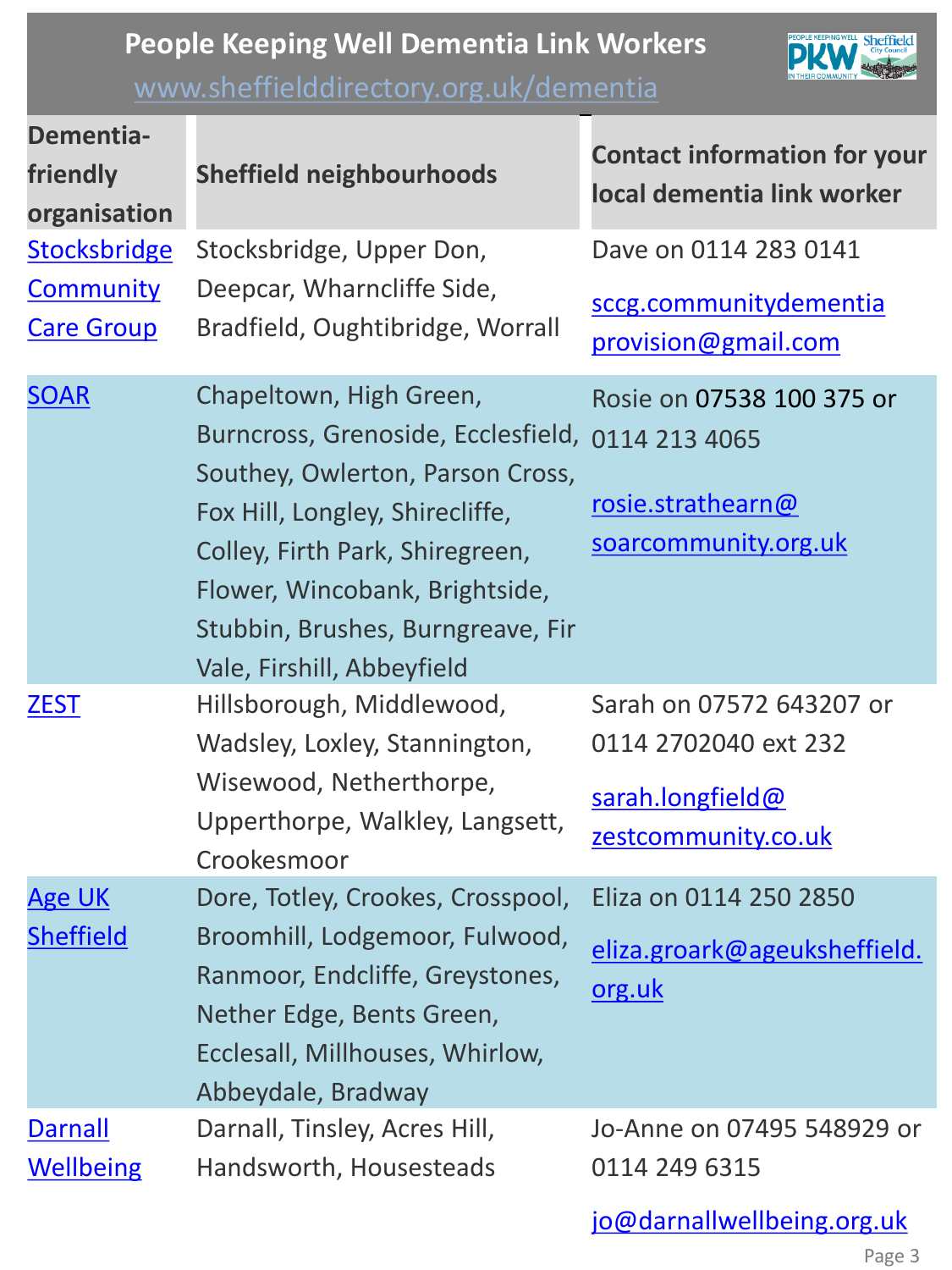# **People Keeping Well Dementia Link Workers**

# [www.sheffielddirectory.org.uk/dementia](http://www.sheffielddirectory.org.uk/dementia)



| <b>Dementia-</b><br>friendly<br>organisation                       | <b>Sheffield neighbourhoods</b>                                                                                                                                                 | <b>Contact information for your</b><br>local dementia link worker                                                                           |
|--------------------------------------------------------------------|---------------------------------------------------------------------------------------------------------------------------------------------------------------------------------|---------------------------------------------------------------------------------------------------------------------------------------------|
| <b>Shipshape</b>                                                   | City Centre, Sharrow,<br><b>Broomhall</b>                                                                                                                                       | Nur on 0114 250 0222<br>n.ali@shipshape.org.uk                                                                                              |
| <b>Manor Castle</b><br><b>Development</b><br><b>Trust</b>          | Manor, Castle, Park Hill,<br>Wybourn, Arbourthorne,<br>Norfolk Park, Woodthorpe                                                                                                 | Nigel on 07918 054 103<br>or 0114 278 9999<br>dementia@manorandcastle<br>.org.uk                                                            |
| <b>Heeley Trust</b>                                                | Heeley, Meersbrook, Norton                                                                                                                                                      | Grace on 0114 3991070<br>grace.d@heeleydevtrust.com                                                                                         |
| <b>Heeley City</b><br>Farm                                         | Gleadless Valley, Heeley,<br>Newfield Green,<br>Lowedges, Batemoor,<br>Jordanthorpe, Beauchief,<br>Greenhill, Woodseats                                                         | Lee on 0114 258 0482<br>lee@heeleyfarm.org.uk                                                                                               |
| Woodhouse &<br><b>District</b><br><b>Community</b><br><u>Forum</u> | Woodhouse, Beighton,<br>Mosborough, Sothall,<br>Westfield, Halfway,<br>Waterthorpe, Richmond,<br>Hackenthorpe, Hollinsend,<br>Birley, Charnock, Owlthorpe,<br><b>Base Green</b> | Nicola on 07586 974483<br>nicola@mywoodhouse.co.uk<br>or<br>Lesley on 07586 823707<br><u>lesley@mywoodhouse.co.uk</u><br>or<br>0114 2690222 |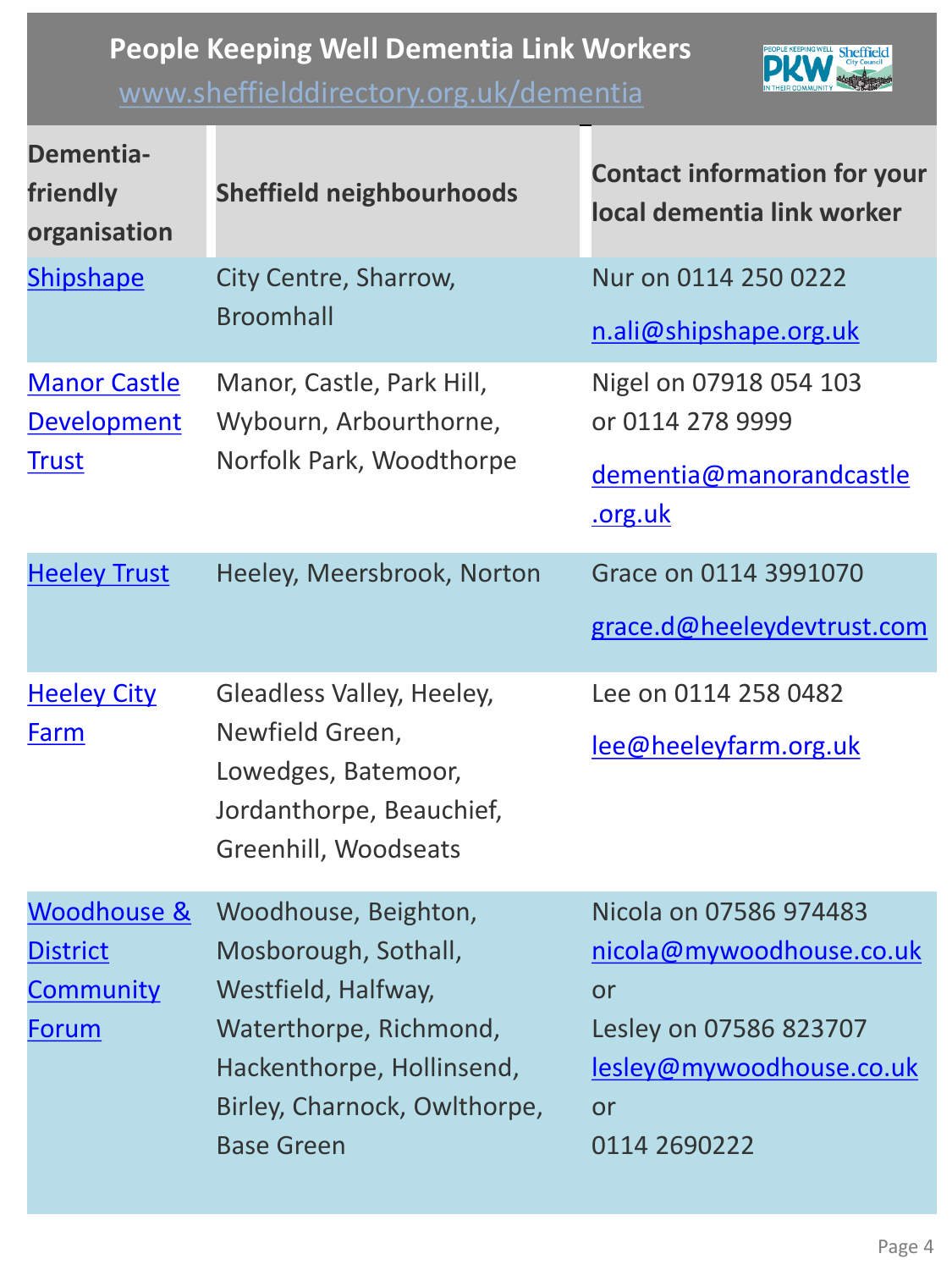# **Dementia-friendly activities to do at home**



# **Sheffield Dementia-Friendly Activity Packs: more than 60 to choose from!**

Age UK Sheffield & Enrichment for the Elderly [https://www.ageuk.org.uk/sheffield/our-services/dementia-advice](https://www.ageuk.org.uk/sheffield/our-services/dementia-advice-sheffield/corona-virus-resources/resources-for-activities/)sheffield/corona-virus-resources/resources-for-activities/

#### **Active at Home booklet**

Move More Sheffield [https://www.movemoresheffield.com/s/active\\_at\\_home-frke.pdf](https://www.movemoresheffield.com/s/active_at_home-frke.pdf)

#### **Activities Guide for people with dementia**

Barnet, Enfield & Haringey Mental Health NHS Trust https://www.beh-mht.nhs.uk/downloads/patients-and[carers/Coronavirus/Activities%20guide%20for%20people%20with%20dem](https://www.beh-mht.nhs.uk/downloads/patients-and-carers/Coronavirus/Activities%20guide%20for%20people%20with%20dementia.pdf) entia.pdf

#### **Activity Packs for people with dementia and their carers**

Living Well with Dementia in Warwickshire <https://dementia.warwickshire.gov.uk/news/article/30/activity-packs>

### **Activity Ideas for people with dementia**

Alzheimer's Society [https://www.alzheimers.org.uk/get-support/staying-independent/activity](https://www.alzheimers.org.uk/get-support/staying-independent/activity-ideas-dementia)ideas-dementia

# **Activities: a guide for carers of people with dementia**

Alzheimer's Scotland [https://www.alzscot.org/sites/default/files/images/0000/0266/activities.pd](https://www.alzscot.org/sites/default/files/images/0000/0266/activities.pdf) f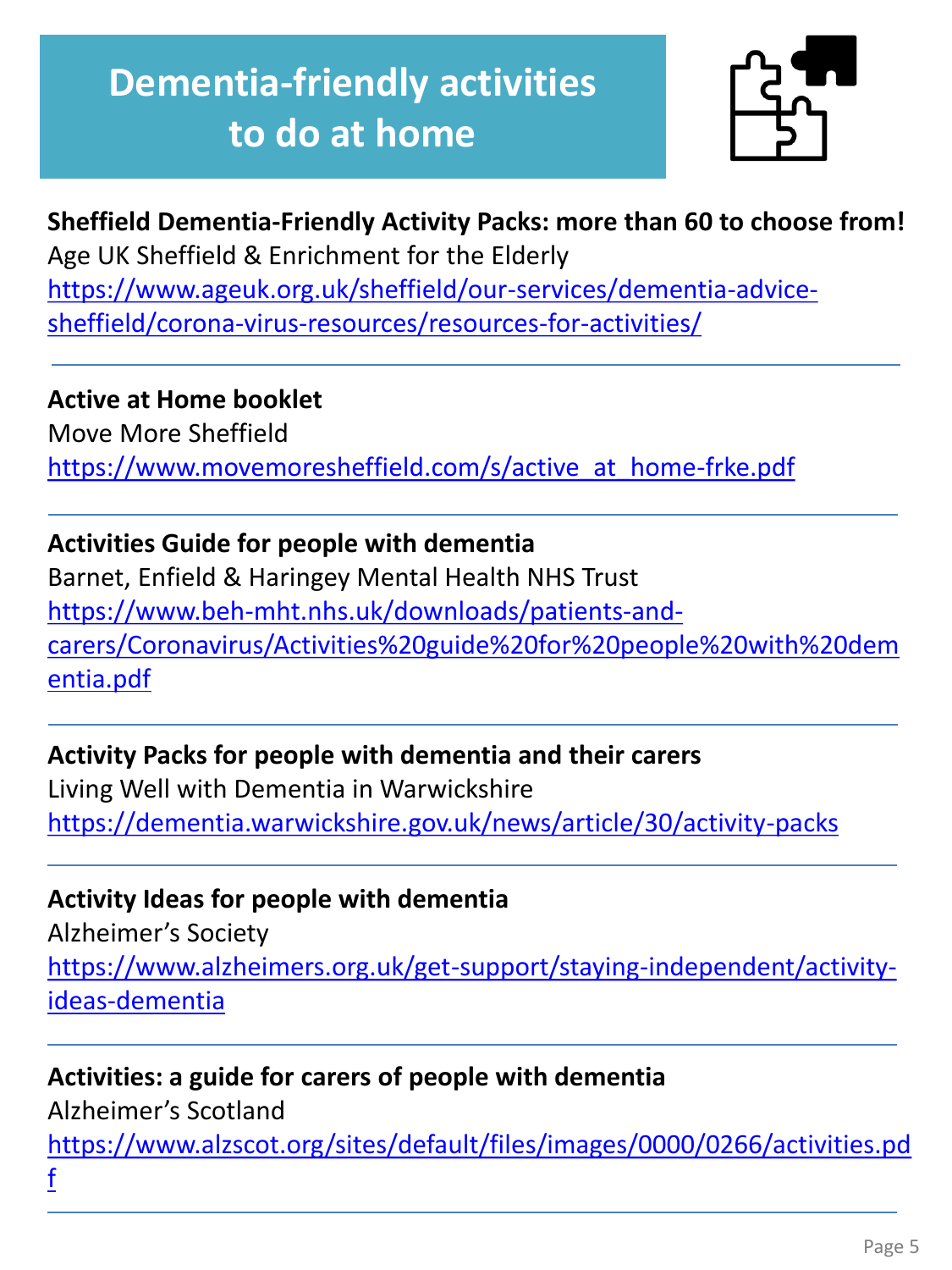# **Staying well as a dementia carer**



If you provide unpaid support to a family member or friend and they're unable to cope without your support… you are a carer

#### **Sheffield Carers Centre**

- Carer Advice Line: 0114 272 8362 (Information and advice on any issue about your caring role)
- Carers Newsletter and Discount Card
- Carer's Assessment
- Carers Café and Carer Support Groups
- Planning for emergencies <https://sheffieldcarers.org.uk/services/>

"Lovely people. Genuine and caring and nothing too much trouble"

#### **Dementia Carer Support Groups**

- People Keeping Well dementia organisations across Sheffield
- Contact details and map on pages 3 & 4 of this booklet or on [www.sheffielddirectory.org.uk/dementia](http://www.sheffielddirectory.org.uk/dementia)

#### **Looking after yourself as a dementia carer**

The Alzheimer's Society https://www.alzheimers.org.uk/sites/default/files/2020-01/523LP%20- %20carers%20looking%20after%20yourself.pdf

#### **Sheffield Mental Health Guide: Wellbeing**

Sheffield Flourish <https://www.sheffieldmentalhealth.co.uk/wellbeing>

#### **Sheffield IAPT wellbeing support**

Sheffield Health & Social Care NHS Foundation Trust <https://iaptsheffield.shsc.nhs.uk/how-can-we-help-you/>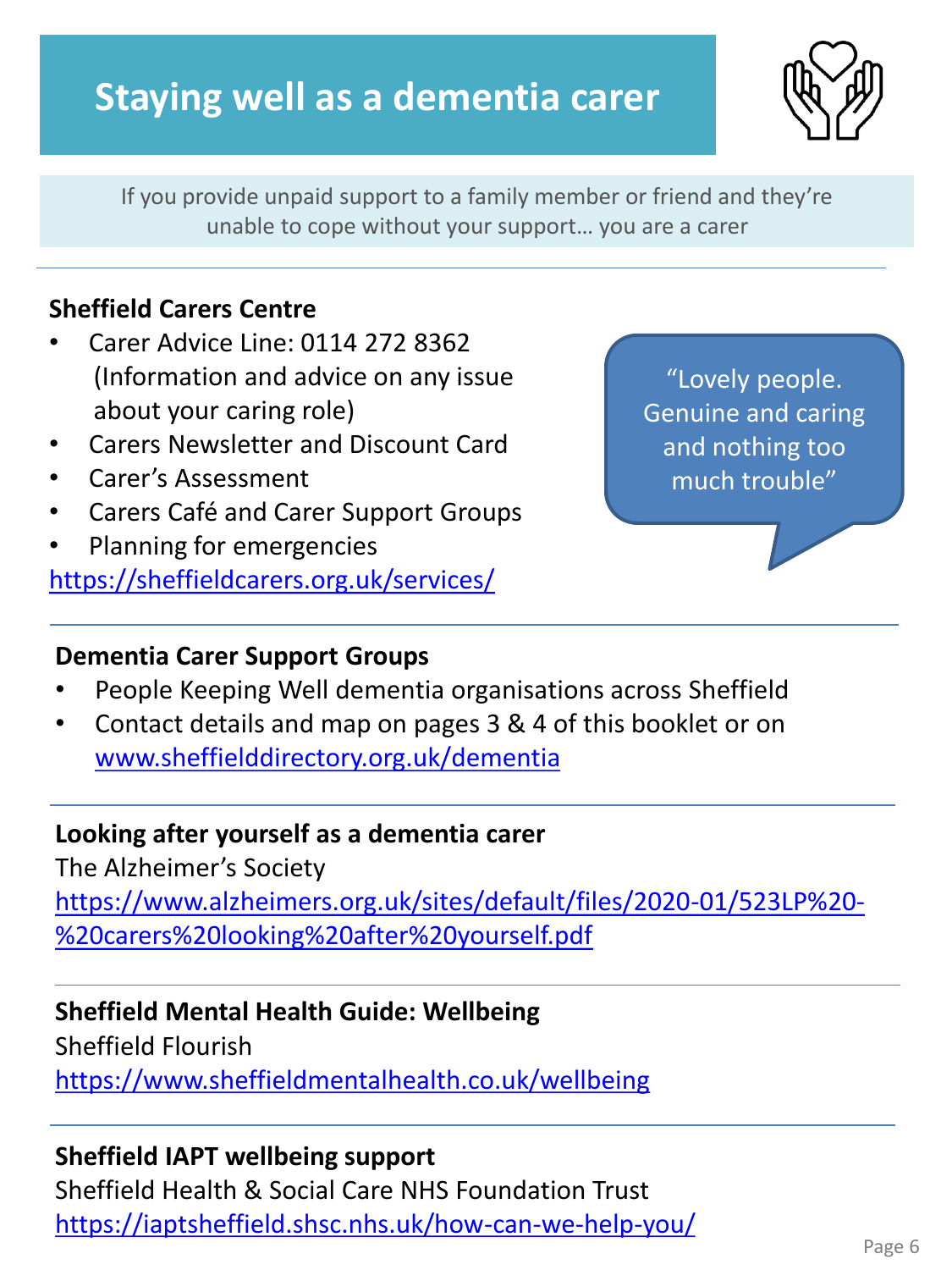# **Dementia coping strategies**



# **Coping with distress: Calming techniques for a person with dementia (and their carer)** Dementia UK [https://www.dementiauk.org/get-support/understanding-changes-in](https://www.dementiauk.org/get-support/understanding-changes-in-behaviour/coping-with-distress/)behaviour/coping-with-distress/

#### **Understanding changes in behaviour**

Dementia UK [https://www.dementiauk.org/get-support/understanding-changes-in](https://www.dementiauk.org/get-support/understanding-changes-in-behaviour/)behaviour/

#### **Dealing with restlessness**

Dementia UK [https://www.dementiauk.org/get-support/understanding-changes-in](https://www.dementiauk.org/get-support/understanding-changes-in-behaviour/dealing-with-restlessness/)behaviour/dealing-with-restlessness/

#### **Understanding denial and lack of insight**

Alzheimer's Society [https://www.alzheimers.org.uk/sites/default/files/2020-11/533LP-](https://www.alzheimers.org.uk/sites/default/files/2020-11/533LP-Factsheet-Understanding-denial-and-lack-of-insight.pdf)Factsheet-Understanding-denial-and-lack-of-insight.pdf

#### **Communication and dementia**

Alzheimer's society [https://www.alzheimers.org.uk/about-dementia/symptoms-and](https://www.alzheimers.org.uk/about-dementia/symptoms-and-diagnosis/symptoms/communicating-and-dementia)diagnosis/symptoms/communicating-and-dementia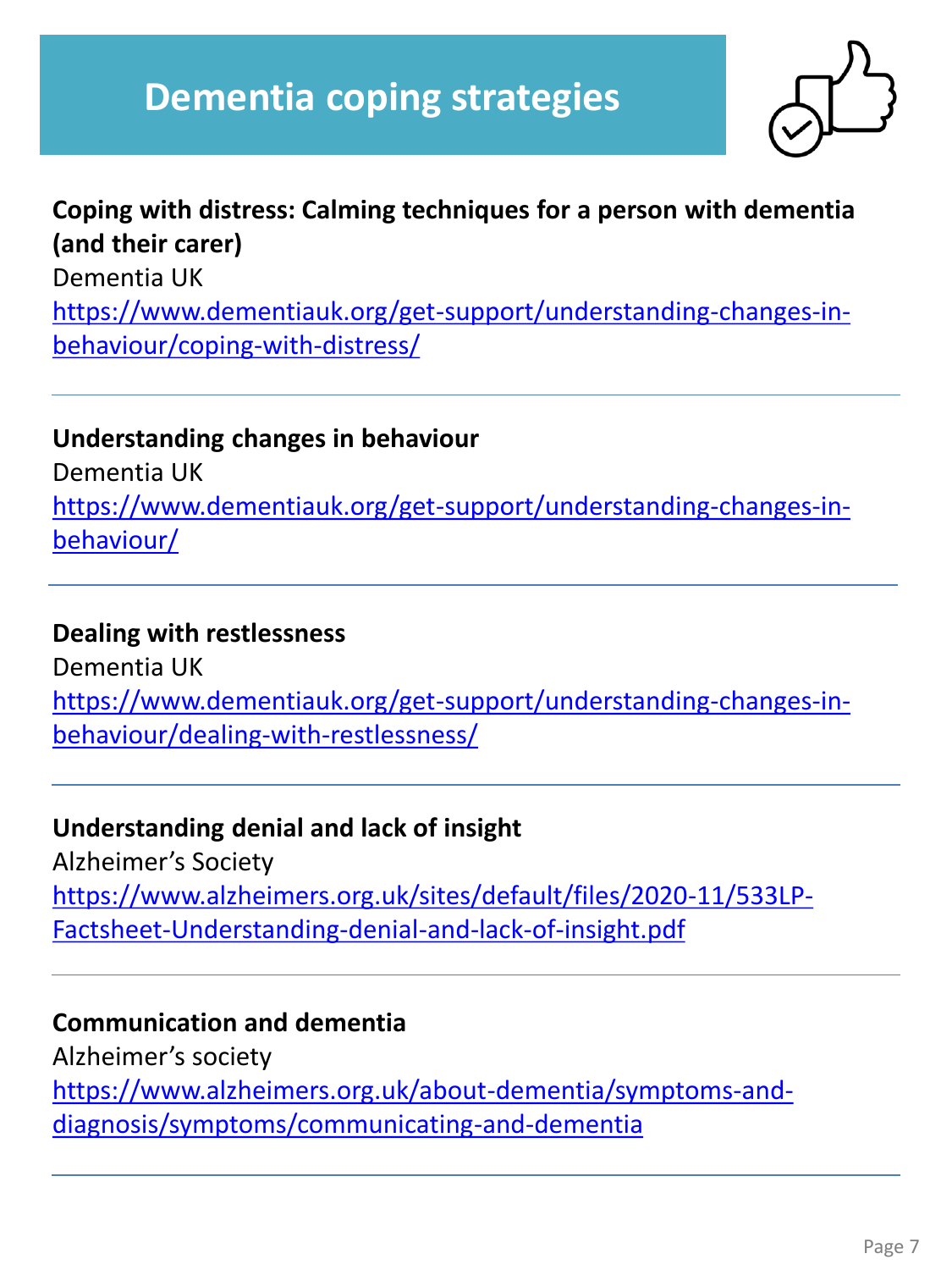

## **Good Neighbour Scheme**

**SCCCC** 

- 0114 2505292
- <https://scccc.co.uk/get-help/good-neighbour-scheme>

# **Citywide Care Alarms**

Sheffield City Council

- 0114 242 0351
- [https://www.sheffield.gov.uk/home/disability-mental-health/care](https://www.sheffield.gov.uk/home/disability-mental-health/care-alarms.html)alarms.html

# **Live Well at Home Service**

South Yorkshire Housing Association

- 0114 2908 359
- <https://www.livewellathome.org.uk/>

### **Independent Living Co-ordination**

Age UK Sheffield

- 0114 250 2850
- <https://www.ageuk.org.uk/sheffield/our-services/ilc/>

### **At Home Service (Practical Support Assistants)**

Age UK Sheffield

- 0114 250 2850
- <https://www.ageuk.org.uk/sheffield/our-services/at-home/>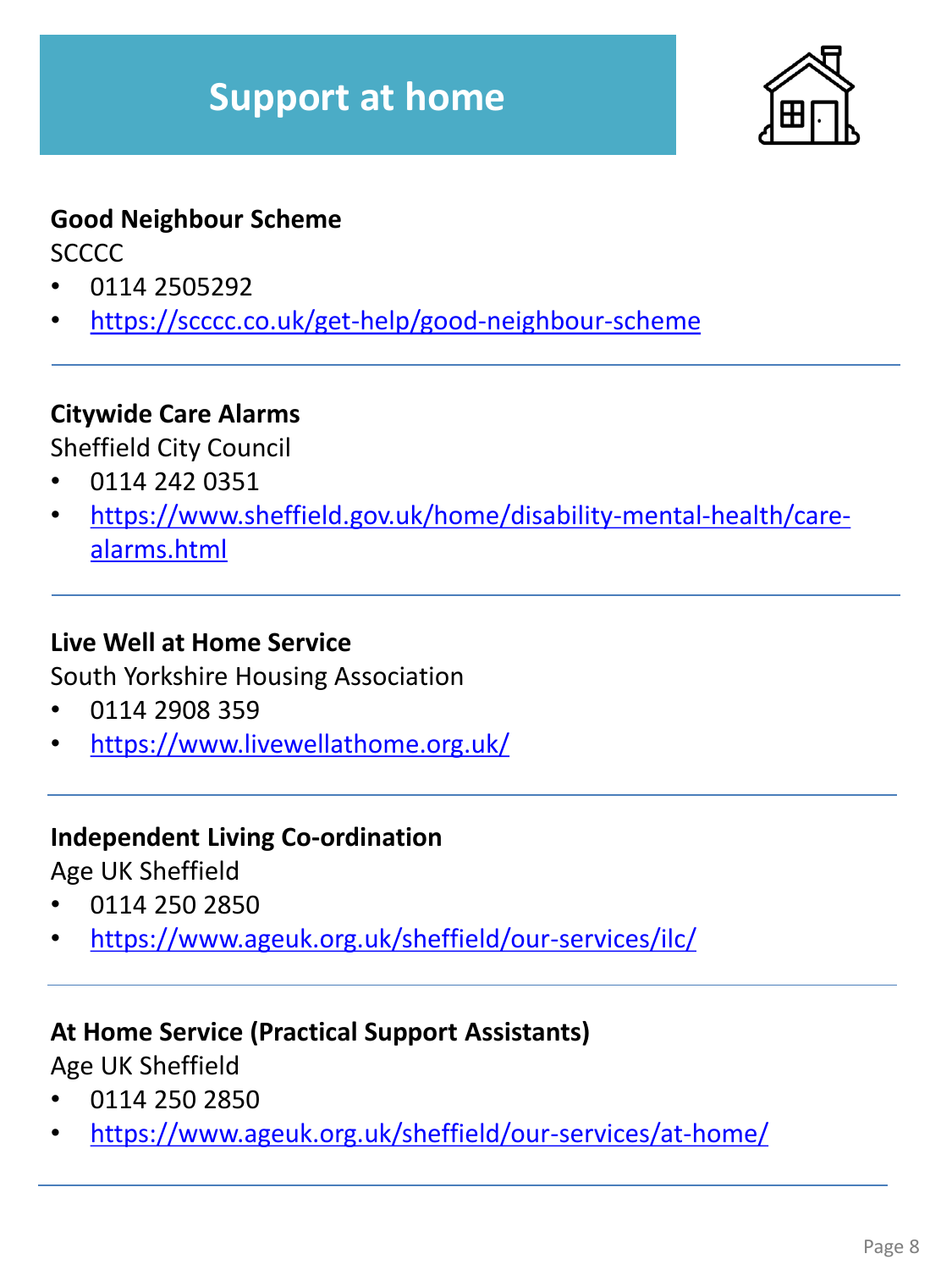# **Information, advice and support**



## **Sheffield Memory Service**

Sheffield Health & Social Care NHS Foundation Trust

- Clinical helpline 0114 271 8585
- Weekdays 8.45am 4.45pm

# **Support while waiting for a Memory Service Assessment**

Next Steps

• <https://www.nextsteps.org.uk/>

# **Community Support Workers**

Sheffield City Council

- Non-medical support and advice 0114 205 7120
- [https://www.sheffield.gov.uk/home/social-care/community-support](https://www.sheffield.gov.uk/home/social-care/community-support-workers)workers

### **Information and advice**

Age UK Sheffield

- 0114 250 2850, weekdays 9am 4.30pm
- <https://www.ageuk.org.uk/sheffield/our-services/info-advice/>

### **Dementia Connect support line (national)**

Alzheimer's Society

- 0333 150 3456, including evenings and weekends
- <https://www.alzheimers.org.uk/>
- Free publications and factsheets, Talking Point (online community), **Dementia Directory Page 9**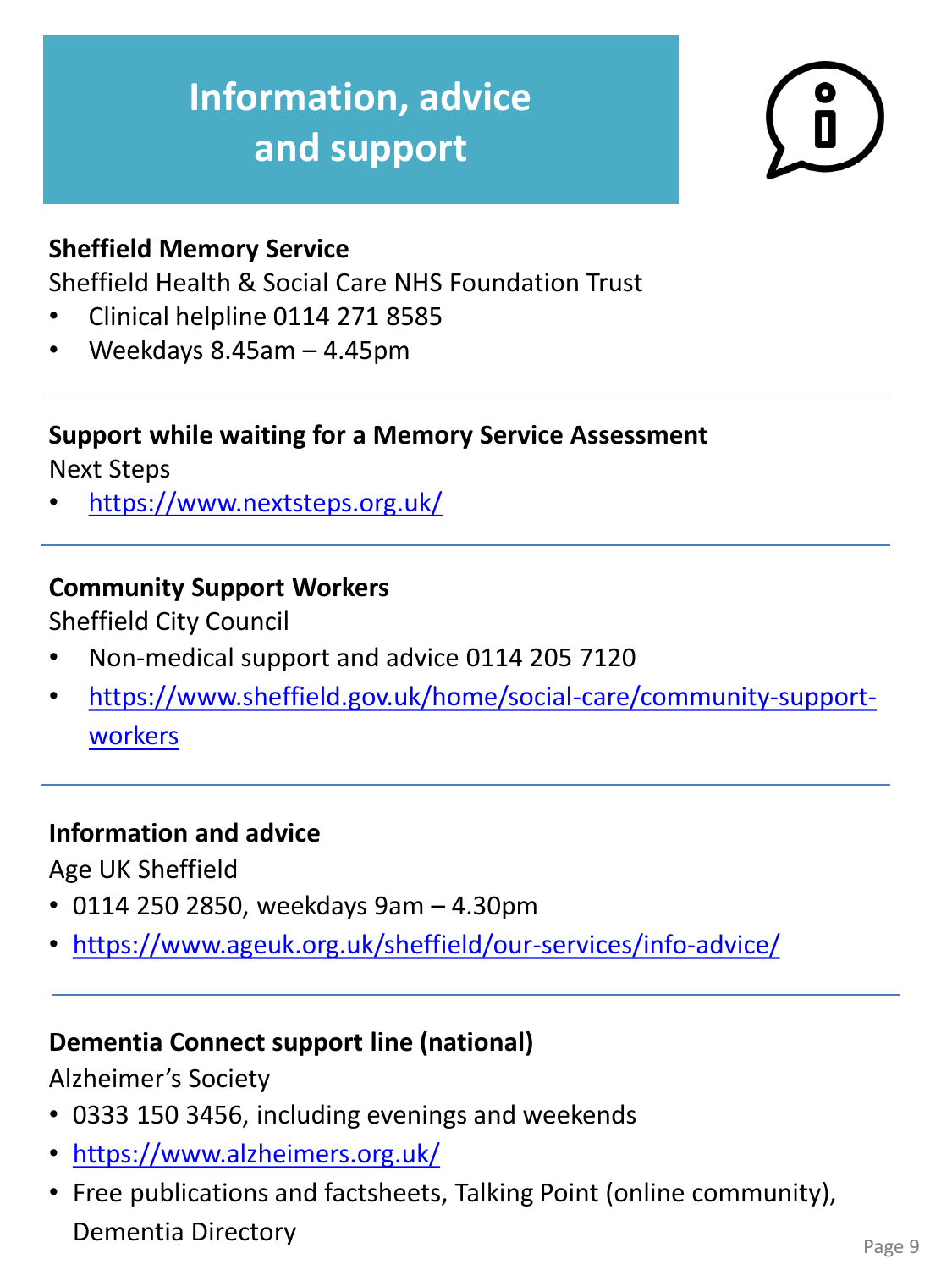

Sheffield Urgent Care website <https://sheffieldurgentcare.co.uk/> information for all urgent health care situations.

#### **Medical treatment**

- $GP$  use your GP surgery's website or call the surgery. Due to high demand it can be difficult to get through on the phone at times but GPs are open for you and want to help so:
	- Keep using the redial button, or
	- Ask a friend or relative to email for you, or
	- Ask a friend or relative to pop into the surgery on your behalf and request a call-back
- Urgent medical help use NHS 111 [https://111.nhs.uk](https://111.nhs.uk/) or call 111
- Life-threatening emergencies call 999 for an ambulance
- Local pharmacies advice and treatment for most common illnesses
- NHS Walk-In Centre Broad Lane for minor illnesses
- NHS Minor Injuries Unit Hallamshire Hospital for minor injuries

### **Adult Social Care**

- Sheffield City Council's First Contact Team prevention support to help you stay safe, well and as independent as possible
- Call 0114 273 4908, 24 hours a day, 7 days a week
- [https://www.sheffield.gov.uk/home/social-care/helping-you-stay](https://www.sheffield.gov.uk/home/social-care/helping-you-stay-independent)independent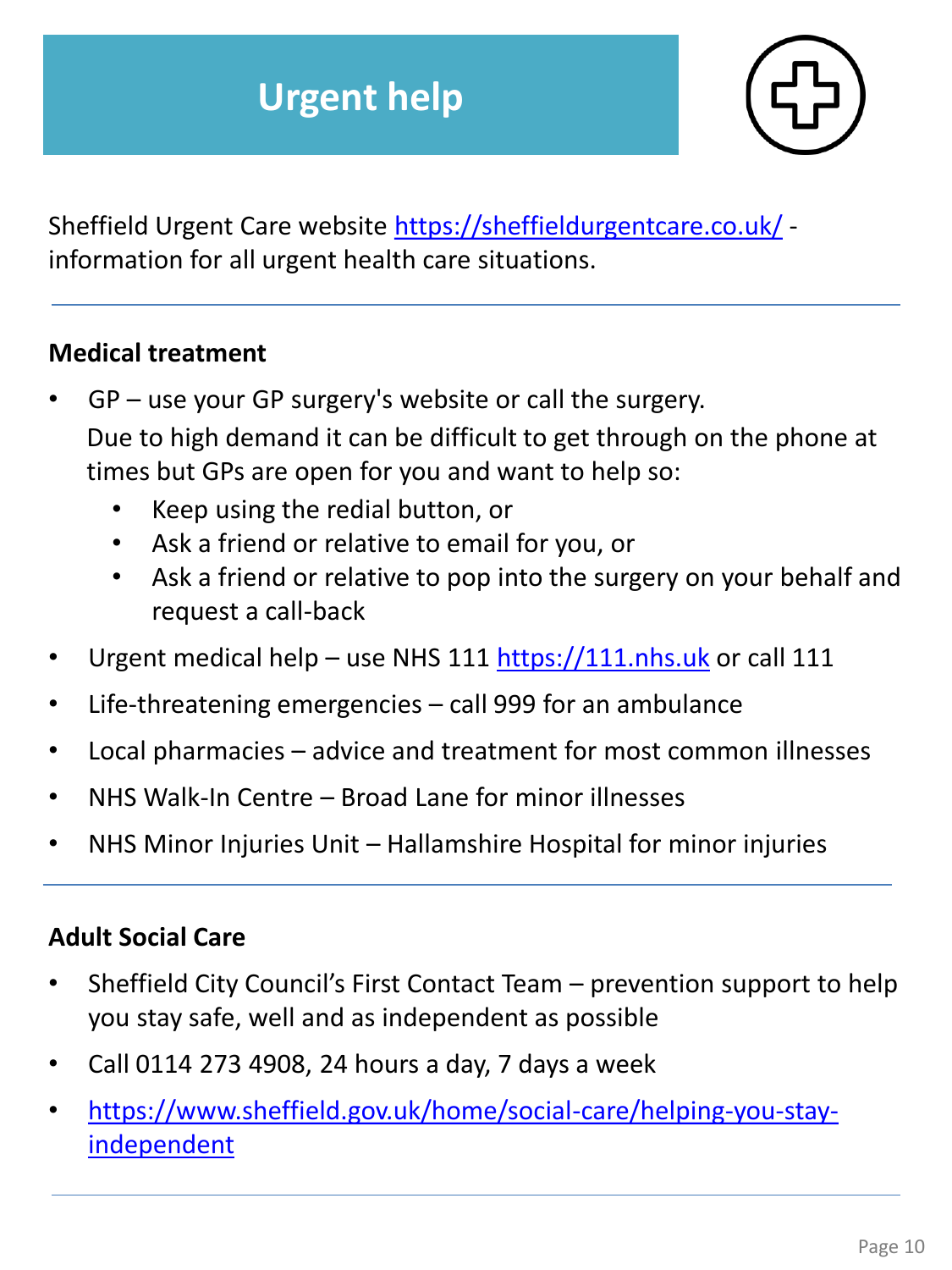

Only use trusted sources from official organisations

## **Dementia and risk from Coronavirus**

Alzheimer's Society <https://www.alzheimers.org.uk/get-support/coronavirus/dementia-risk>

### **Carers Covid and Flu information**

Sheffield Carers Centre [https://sheffieldcarers.org.uk/our-response-to-covid-19-and-useful](https://sheffieldcarers.org.uk/our-response-to-covid-19-and-useful-information-for-carers/)information-for-carers/

#### **Sheffield Coronavirus Hub**

Sheffield City Council <https://www.sheffield.gov.uk/home/your-city-council/coronavirus-hub>

#### **Sheffield Coronavirus Vaccination Centres**

Sheffield Teaching Hospitals NHS Foundation Trust [www.sth.nhs.uk/news](http://www.sth.nhs.uk/news)

## **Coronavirus guidance and support** GOV.UK

<https://www.gov.uk/coronavirus>

#### **Coronavirus (COVID-19)**

NHS <https://www.nhs.uk/conditions/coronavirus-covid-19/>